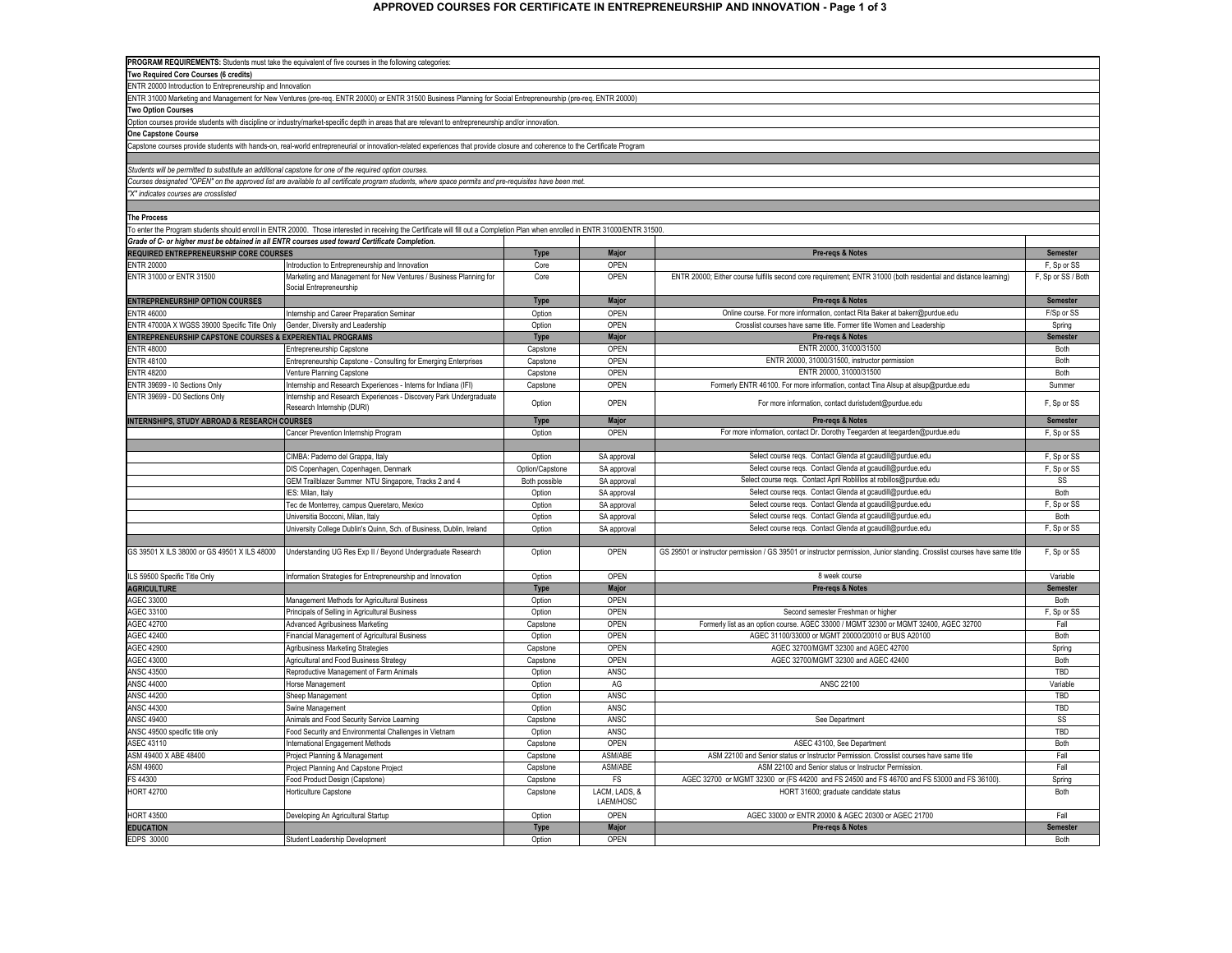| <b>ENGINEERING</b>                                                     |                                                                                          | <b>Type</b> | Major            | Pre-regs & Notes                                                                                                                                                                                                                                                                                                                    | <b>Semester</b> |
|------------------------------------------------------------------------|------------------------------------------------------------------------------------------|-------------|------------------|-------------------------------------------------------------------------------------------------------------------------------------------------------------------------------------------------------------------------------------------------------------------------------------------------------------------------------------|-----------------|
| AAE 25100                                                              | Introduction To Aerospace Design                                                         | Option      | <b>OPEN</b>      | ENGR 132, CGT 163 (co-req), CS 159 (co-req)                                                                                                                                                                                                                                                                                         | Both            |
|                                                                        |                                                                                          |             |                  |                                                                                                                                                                                                                                                                                                                                     |                 |
| AAE 35103                                                              | Aerospace Systems Design                                                                 | Option      | AAE              | AAE 25100                                                                                                                                                                                                                                                                                                                           | Fall            |
| AAE 41800                                                              | Zero-Gravity Flight Experiment                                                           | Option      | AAE              | AAE 33300                                                                                                                                                                                                                                                                                                                           | Variable        |
| AAE 45000                                                              | Spacecraft Design                                                                        | Capstone    | AAE              | AAE 334, AAE 340, AAE 352, AAE 364, AAE 400 (co-req), AAE 339 OR AAE 438/AAE 439 (co-req)                                                                                                                                                                                                                                           | Both            |
| AAE 45100                                                              | Aircraft Design                                                                          | Capstone    | AAE              | AAE 334, AAE 340, AAE 352, AAE 364, AAE 400 (co-req), AAE 339 OR AAE 438/AAE 439 (co-req)                                                                                                                                                                                                                                           | Both            |
| AAE 45400                                                              | Design Of Aerospace Structures                                                           | Option      | AAE              | AAE 35200                                                                                                                                                                                                                                                                                                                           | Variable        |
| AAE 53500                                                              | Propulsion Design, Build, Test                                                           | Capstone    | AAE              | AAE 43900 or permission                                                                                                                                                                                                                                                                                                             | Spring          |
| AAE 55100                                                              | Design Theory and Methods for Aerospace Systems                                          | Option      | AAE              |                                                                                                                                                                                                                                                                                                                                     | Variable        |
| AAE 56000                                                              | System-of-Systems Modeling and Analysis                                                  | Option      | AAE              |                                                                                                                                                                                                                                                                                                                                     | Variable        |
| AAE 58500                                                              |                                                                                          |             | AAE              |                                                                                                                                                                                                                                                                                                                                     |                 |
|                                                                        | Air Transportation Systems                                                               | Option      |                  |                                                                                                                                                                                                                                                                                                                                     | Variable        |
| ABE 22600                                                              | Biotechnology Lab                                                                        | Option      | OPEN             | Formerly IT 22600                                                                                                                                                                                                                                                                                                                   | Fall            |
| ABE 48600 X ASM 49500                                                  | Agricultural Engr Design X Agricultural Systems Mgmt Capstone Project                    | Capstone    | ABE/ASM          | ASM 22100, ABE 48400 X ASM 49400 and Senior status or Instructor Permission                                                                                                                                                                                                                                                         | F/S             |
| ABE 48500                                                              | Agricultural Engineering Project Management And Design                                   | Capstone    | ABE/ASM          | See Departmental Prerequisites                                                                                                                                                                                                                                                                                                      | Fall            |
| ABE 55700                                                              | Tranp Op Food and Bio Sys II                                                             |             | ABE/CHE          |                                                                                                                                                                                                                                                                                                                                     | Fall            |
|                                                                        |                                                                                          | Option      |                  | ABE 45700, Formerly ABE 55500                                                                                                                                                                                                                                                                                                       |                 |
| ABE 55800                                                              | Biological & Food Process Design                                                         | Capstone    | ABE/CHE          | ABE 55700                                                                                                                                                                                                                                                                                                                           | Spring          |
| BME 39000                                                              | Professional Development & Design in Biomedical Engineering                              | Option      | <b>BME</b>       | BME 29000 and BME 25600                                                                                                                                                                                                                                                                                                             | Spring          |
| <b>BME 48901</b>                                                       | Senior Design Project                                                                    | Capstone    | <b>BME</b>       | BME 39000 and BME 49000 (may be taken concurrently)                                                                                                                                                                                                                                                                                 | Fall            |
| CE 35500 X EEE 35500                                                   | <b>Engineering Environmental Sustainability</b>                                          | Option      | OPEN             | Sophomore standing or higher. Crosslisted courses have same titles                                                                                                                                                                                                                                                                  | Both            |
| CE 49700 X CE 59700 X CEM 49700 Specific Titles Ldrshp & Adv Proj Mgmt |                                                                                          | Option      | OPEN             | Crosslist courses have same title                                                                                                                                                                                                                                                                                                   | Fall            |
| Only                                                                   |                                                                                          |             |                  |                                                                                                                                                                                                                                                                                                                                     |                 |
| CE 59601                                                               | Entrepreneurship and Business Strategy for Engineering - Entrprnshp<br>Bus Strtgy In Eng | Option      | OPEN             |                                                                                                                                                                                                                                                                                                                                     | Variable        |
| CHE 45000                                                              | Design of Chemical Process Systems                                                       | Capstone    | CHE              | Pre: CHE 30600, 34800, 37800, Co-req: CHE 43500                                                                                                                                                                                                                                                                                     | Both            |
| <b>ECE 20875</b>                                                       | Python for Data Science                                                                  | Option      | ECE              | CS 15900, Minor students (and others) can apply for an override                                                                                                                                                                                                                                                                     | Both            |
| ECE 36200                                                              | Microprocessor Systems and Interfacing                                                   |             | ECE              | CS 15900 or ECE 27000, Minor students (and others) can apply for an override                                                                                                                                                                                                                                                        | Both            |
|                                                                        |                                                                                          | Option      |                  |                                                                                                                                                                                                                                                                                                                                     |                 |
| <b>ECE 47700</b>                                                       | Digital Systems Senior Project                                                           | Capstone    | ECE              | Instructor permission                                                                                                                                                                                                                                                                                                               | Both            |
| ECE 49022                                                              | Senior Design Special Projects                                                           | Capstone    | ECE              | Senior standing or consent. Formerly ECE 40200                                                                                                                                                                                                                                                                                      | Both            |
| <b>ECE 49600</b>                                                       | EE and CMPE Projects                                                                     | Option      | ECE              | ECE 20007 and ECE 20008 and ECE 27000                                                                                                                                                                                                                                                                                               | Both            |
| EEE 35500 X CE 35500                                                   | <b>Engineering Environmental Sustainability</b>                                          | Option      | OPEN             | Sophomore standing or higher. Crosslisted courses have same titles                                                                                                                                                                                                                                                                  | Both            |
| EEE 48000                                                              | Environmental And Ecological Engineering Senior Design                                   | Capstone    | EEE              | Senior standing                                                                                                                                                                                                                                                                                                                     | Both            |
| EEE 49500 Specific Title Only                                          | Urban Water Projects                                                                     | Option      | OPEN             | Instructor permission                                                                                                                                                                                                                                                                                                               | Spring          |
| <b>ENGR 30500</b>                                                      | Fundamentals of Innovation Theory and Practice                                           | Option      | OPEN             |                                                                                                                                                                                                                                                                                                                                     | Fall            |
|                                                                        |                                                                                          |             |                  |                                                                                                                                                                                                                                                                                                                                     |                 |
| <b>ENGR 39697</b>                                                      | <b>Global Design Projects</b>                                                            | Option      | OPEN             |                                                                                                                                                                                                                                                                                                                                     | Variable        |
| <b>ENGR 49001</b>                                                      | Breakthrough Thinking for Complex Challenges                                             | Capstone    | OPEN             |                                                                                                                                                                                                                                                                                                                                     | Variable        |
| ENGR 49600 Specific Title Only                                         | High Tech Entrepreneurship                                                               | Option      | OPEN             |                                                                                                                                                                                                                                                                                                                                     | Variable        |
| EPCS 100000:399999                                                     | <b>EPICS Participation</b>                                                               | Option      | OPEN             | Total of 3 credits over 2 semesters.                                                                                                                                                                                                                                                                                                | Both            |
| EPCS 400000:499999                                                     | Senior Participation in EPICS                                                            | Capstone    | OPEN             | Total of 3 credit hours of 40000 level over 2 semesters                                                                                                                                                                                                                                                                             | Both            |
| IE 34300                                                               | <b>Engineering Economics</b>                                                             | Option      | OPEN             | Pre: ENGR 12600, Co-reg. CGT 16300                                                                                                                                                                                                                                                                                                  | Both            |
| IE 54500                                                               | <b>Engineering Economics Analysis</b>                                                    | Option      | OPEN             | IE 33500, Junior/Senior status                                                                                                                                                                                                                                                                                                      | Both            |
| E 54600                                                                |                                                                                          |             | OPEN             | A course in probability, Junior/Senior status                                                                                                                                                                                                                                                                                       |                 |
|                                                                        | Economic Decisions in Engineering                                                        | Option      |                  |                                                                                                                                                                                                                                                                                                                                     | Spring          |
| E 56600                                                                | Production Management Control                                                            | Option      | OPEN             | Junior standing or higher, Co-req IE 38300                                                                                                                                                                                                                                                                                          | Both            |
| <b>IDE 48500</b>                                                       | Multidisciplinary Design                                                                 | Capstone    | MDE              | Pre: IE 343 or equiv, ENE approved design course, MA 262 or MA 265 & 266, dept permission. Pre-or Co-req IDE 301                                                                                                                                                                                                                    | Spring          |
| THTR 59700                                                             | Production & Design Seminar                                                              | Capstone    | <b>MDE</b>       | THTR 59700, must be taken twice                                                                                                                                                                                                                                                                                                     | Spring          |
| ME 26300                                                               | Introduction to Mechanical Engineering Design                                            | Option      | ME               | Pre:CGT 16300, ME 20000, 27000, Co-req: ME 29000, MA 2620                                                                                                                                                                                                                                                                           | Both            |
| ME 44400                                                               |                                                                                          | Option      | ME               | Senior standing                                                                                                                                                                                                                                                                                                                     | Both            |
|                                                                        | Computer-aided Design and Prototyping                                                    |             |                  |                                                                                                                                                                                                                                                                                                                                     |                 |
| ME 46300                                                               | <b>Engineering Design</b>                                                                | Capstone    | ME/SCI           | ME 31500, 35200, 37500, MSE 23000                                                                                                                                                                                                                                                                                                   | F. Sp or SS     |
| ME 55300                                                               | Product and Process Design                                                               | Option      | <b>ME</b>        | Senior standing                                                                                                                                                                                                                                                                                                                     | Spring          |
| ME 55400                                                               | Intellectual Property for Engineers                                                      | Option      | OPEN             | Junior standing & Phys 17200                                                                                                                                                                                                                                                                                                        | Fall            |
| <b>NUCL 47000</b>                                                      | Fuel Cell Engineering                                                                    | Option      | Sci/E/Tech       | Junior standing or higher                                                                                                                                                                                                                                                                                                           | Fall            |
| <b>NUCL 45000</b>                                                      | Design in Nuclear Engineering                                                            | Capstone    | <b>NUCL</b>      | See Departmental Prerequisites                                                                                                                                                                                                                                                                                                      | Variable        |
| VIP 17920                                                              | First Year Participation in Vertically Integrated Projects (VIP)                         | Option      | OPEN             | Formerly ENGR 17920                                                                                                                                                                                                                                                                                                                 | Both            |
| <b>VIP 27920</b>                                                       | Sophomore Participation in Vertically Integrated Projects (VIP)                          | Option      | OPEN             | Formerly ENGR 27920                                                                                                                                                                                                                                                                                                                 | Both            |
|                                                                        |                                                                                          |             |                  |                                                                                                                                                                                                                                                                                                                                     |                 |
| VIP 37920                                                              | Junior Participation in Vertically Integrated Projects (VIP)                             | Option      | OPEN             | Formerly ENGR 37920                                                                                                                                                                                                                                                                                                                 | Both            |
| <b>VIP 47920</b>                                                       | Senior Participation in Vertically Integrated Projects (VIP)                             | Capstone    | <b>OPEN</b>      | Formerly ENGR 47920                                                                                                                                                                                                                                                                                                                 | Both            |
| <b>VIP 47922</b>                                                       | Senior Design Participation in Vertically Integrated Projects (VIP II                    | Capstone    | <b>ENGR/OPEN</b> | Formerly ENGR 47922 Pre: ENGR/VIP 47921, Must be approved for Senior design in major and must be eligible for senior<br>design in major                                                                                                                                                                                             | Both            |
| <b>HEALTH AND HUMAN SCIENCES</b>                                       |                                                                                          | <b>Type</b> | Major            | Pre-regs & Notes                                                                                                                                                                                                                                                                                                                    | <b>Semester</b> |
| CSR 30900                                                              | eadership                                                                                | Option      | CSR              | College restriction until Open Registration                                                                                                                                                                                                                                                                                         | Both            |
| CSR 34400                                                              | Fundamentals of Negotiation                                                              | Option      | CSR              | AGEC 33100 and (CSR 315, 209, or 342 or consent of instructor)                                                                                                                                                                                                                                                                      | Both            |
|                                                                        |                                                                                          |             |                  |                                                                                                                                                                                                                                                                                                                                     |                 |
| CSR 40600                                                              | E-Retailing                                                                              | Option      | CSR              | Must be enrolled in one of the following majors: Financial Counseling& Planning, Retail Management, Selling & Sales Management (Major<br>restriction will be removed at open enrollment) Classifications Restrictions too.                                                                                                          | Fall            |
| HDFS 34800                                                             | Admin. Of Social Service for Not-For-Profit Organizations                                | Option      | OPEN             | HDFS 20100 and HDFS 21000 (both minimum grade C-)                                                                                                                                                                                                                                                                                   | Fall            |
| HK 42400                                                               | Health and Fitness Program Management                                                    | Option      | Some HK/NUTR     | HK 26600                                                                                                                                                                                                                                                                                                                            | Spring          |
|                                                                        |                                                                                          |             |                  |                                                                                                                                                                                                                                                                                                                                     |                 |
| HTM 31200                                                              | Human Resources Mgmt. for the Service Industries                                         | Option      | <b>HTM</b>       | Second semester Freshman or higher. Major restriction (HTMT) until open registration.                                                                                                                                                                                                                                               | F, Sp or SS     |
| HTM 44100                                                              | Financial Management for the Hospitality Industry                                        | Option      | <b>HTM</b>       | Pre-reg: HTM 24100 or TCEM 24100; Co-reg: Major restriction (HTMT) until open registration.                                                                                                                                                                                                                                         | Both            |
| HTM 49901                                                              | Business Development In Hospitality And Tourism                                          | Capstone    | <b>HTM</b>       | Formerly HTM 49900. Upper Division, formerly an "Option" course Pre-regs: HTM 21200, HTM 23100, HTM 32200, HTM 34100 Major<br>restriction (HTMT, Accounting, Economics, Finance, General Management, Industrial Management, Marketing, Supply Chain Info &<br>Analytics) until open registration. Classifications restrictions too. | Both            |
| <b>NUR 41701</b>                                                       | Leadership in Nursing                                                                    | Option      | <b>NUR</b>       | NUR 31401, 31501, 31601, 31701 & 31901                                                                                                                                                                                                                                                                                              | Both            |
| <b>PUBH 32500</b>                                                      | Methods of Health Promotion and Education                                                | Option      | <b>PUBH</b>      | Formerly HK 38500, PUBH 205 or HK 215                                                                                                                                                                                                                                                                                               | Both            |
|                                                                        |                                                                                          |             |                  |                                                                                                                                                                                                                                                                                                                                     |                 |